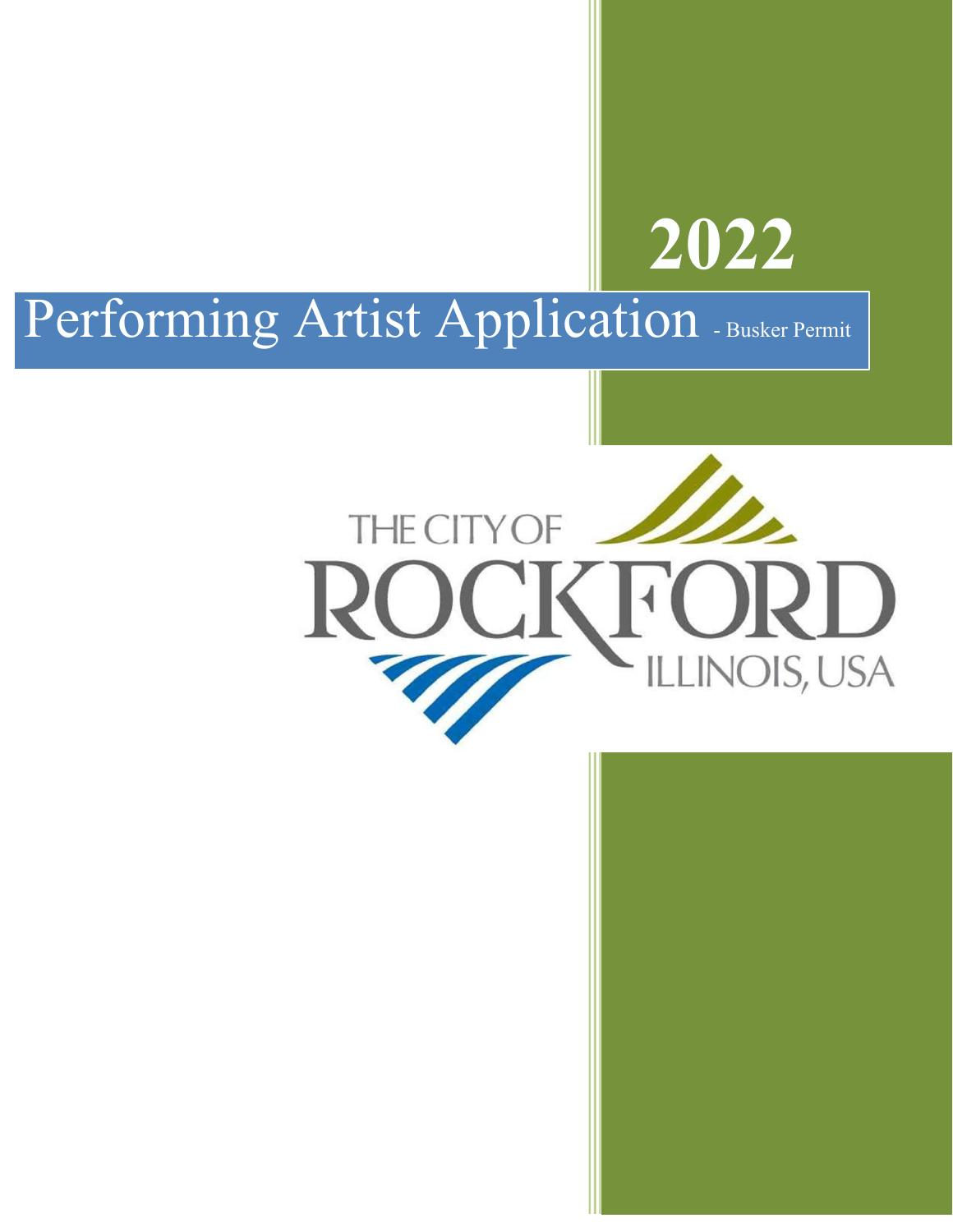



# **2022 Performing Artist Application - Busker Permit**

# THIS APPLICATION **MUST** BE ACCOMPANIED BY THE PERMIT FEE.

| <b>Applicant Name:</b>            | Date of Application: |  |
|-----------------------------------|----------------------|--|
| <b>Applicant Address:</b>         |                      |  |
| Applicant Phone #:                | Email Address:       |  |
| Performance locations and Dates:  |                      |  |
| Brief Description of performance: |                      |  |
|                                   |                      |  |

Fee Attached: **Annually \$33.00** from April 1 to March 31 of the following year

In consideration of the issuance of a permit for the use indicated above, the applicant (s) agree(s) as follows:

**1.** The herein permitted is restricted to the location(s) above described or within Festival Vending Zone,

**2.** The permit is limited specifically to the use described in this application, and to the applicant listed. The use of tables and chairs around the area is prohibited.

**3.** That the permit may be revoked pursuant to Section 26-34.3 of the Code for violation of Chapter 26 of the Code of Ordinances or for violation of permit conditions.

**4.** That the applicant will remove any equipment or props at the close of their performance. That in the event said removal is not accomplished within said time, the City is hereby authorized to remove same and charge or assess the cost to the applicant.

**5.** No devices for the electronic amplification or any sound are allowed Monday through Friday, 8am-5pm. No brass instruments or drums are allowed. All performers are subject to the City of Rockford noise ordinance.

**6.** All performances at permitted locations must be played at levels that do not significantly interfere with normal verbal communication at the nearest place of business.

**7.** Applicant shall maintain the area within and in proximity to their performance location in a neat, clean and hazard-free condition. The permit area shall be restored to its condition prior to the issuance of the permit.

**8.** Applicant shall have the permit on hand or wear on their person while performing.

**9.** Electrical service will not be provided by the City of Rockford.

**10.** If at any time the City determines these guidelines have been violated, we reserve the right to revoke the permit immediately.

The applicant(s) has/have read and understand all of the terms and conditions set forth in this application.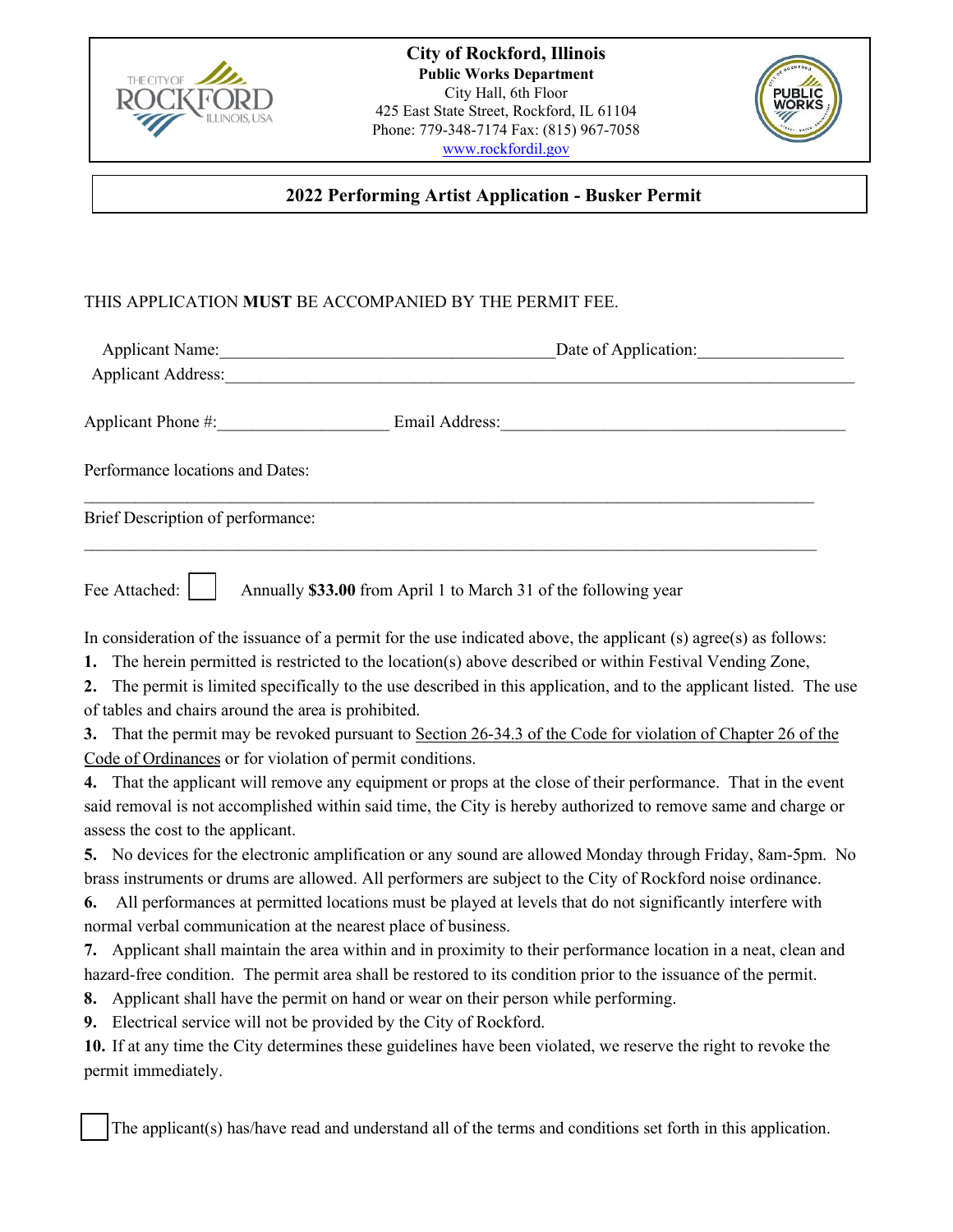I, the undersigned, thoroughly understand that this is solely an application to engage in Busking/Street Performing, and is not permission to do so until all applicable ordinances of the City of Rockford including, but not limited to, Building, Zoning and Fire regulations, have been fully complied with, and this application is properly signed by the departments listed below, and an official license is issued by the Comptroller.

| Signature: | Dated: |
|------------|--------|
| Signature: | Dated: |

### **AGREEMENT**

The undersigned agrees to indemnify, defend and otherwise hold harmless the City of Rockford and its employees, by any and all persons for any injury or claim arising out of the creation, existence or operation of or any activity in any way related to the creation, existence, or operation of Busking/Street Performing for which said permit is issued.

The undersigned further agrees to indemnify, defend and otherwise hold harmless the City of Rockford and its employees, against any and all claims, damages and liabilities which may be asserted against the City of any of its employees, by and all persons in connection with any claim or injury arising from the condition of any public property which composes or is adjacent to any public property which composes part or all of the area, to be used or otherwise occupied, for the purpose of Busking / Street Performing pursuant to said permit.

|                   |                                                             |        |                                                                                                                                                  | By: and the same state of the same state of the same state of the same state of the same state of the same state of the same state of the same state of the same state of the same state of the same state of the same state o |        |
|-------------------|-------------------------------------------------------------|--------|--------------------------------------------------------------------------------------------------------------------------------------------------|--------------------------------------------------------------------------------------------------------------------------------------------------------------------------------------------------------------------------------|--------|
|                   |                                                             |        | ALL ATTACHMENTS AND INFORMATION TO BE NOTARIZED                                                                                                  |                                                                                                                                                                                                                                |        |
| State of Illinois |                                                             |        |                                                                                                                                                  |                                                                                                                                                                                                                                |        |
|                   | County of Winnebago                                         |        |                                                                                                                                                  |                                                                                                                                                                                                                                |        |
|                   |                                                             |        |                                                                                                                                                  | signal contract to the set of the set of the set of the set of the set of the set of the set of the set of the set of the set of the set of the set of the set of the set of the set of the set of the set of the set of the s | County |
|                   |                                                             |        |                                                                                                                                                  |                                                                                                                                                                                                                                |        |
|                   | statements are true to the best of my knowledge and belief. |        |                                                                                                                                                  |                                                                                                                                                                                                                                |        |
|                   |                                                             |        |                                                                                                                                                  |                                                                                                                                                                                                                                |        |
|                   |                                                             |        |                                                                                                                                                  | $\sim$ County of $\sim$ and State of $\sim$                                                                                                                                                                                    |        |
|                   | <b>FOR OFFICE USE ONLY:</b><br>Date application received:   |        | $\frac{1}{\sqrt{1-\frac{1}{2}}}\text{Received by:}\n\frac{1}{\sqrt{1-\frac{1}{2}}\sqrt{1-\frac{1}{2}}\sqrt{1-\frac{1}{2}}\sqrt{1-\frac{1}{2}}}}$ |                                                                                                                                                                                                                                |        |
|                   | <b>Zoning:</b>     Approved                                 | Denied |                                                                                                                                                  |                                                                                                                                                                                                                                |        |
|                   | <b>Building:</b> Approved   Denied                          |        |                                                                                                                                                  |                                                                                                                                                                                                                                |        |
| Fire:             | Approved   Denied                                           |        |                                                                                                                                                  |                                                                                                                                                                                                                                |        |
| PW:               | Approved Denied                                             |        |                                                                                                                                                  |                                                                                                                                                                                                                                |        |
|                   | Finance: Final Action: (check one)                          |        |                                                                                                                                                  |                                                                                                                                                                                                                                |        |
|                   |                                                             |        |                                                                                                                                                  |                                                                                                                                                                                                                                |        |
|                   |                                                             |        |                                                                                                                                                  |                                                                                                                                                                                                                                |        |
|                   |                                                             |        | (With written explanation seven days from receipt)                                                                                               |                                                                                                                                                                                                                                |        |
|                   |                                                             |        |                                                                                                                                                  | Denied in writing on by:                                                                                                                                                                                                       |        |

**Acct # 1010 1000 61403**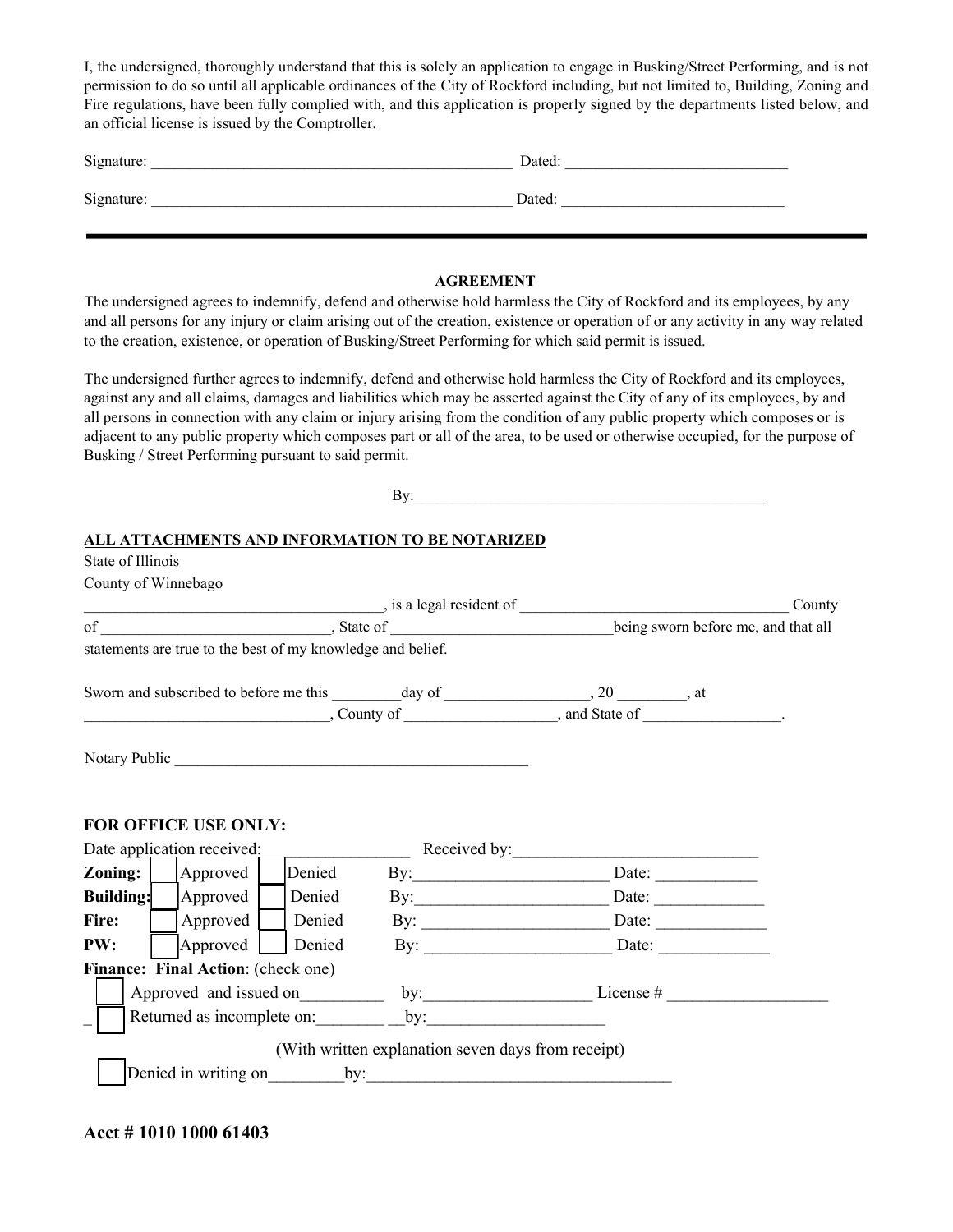## **Sec. 26-34.3 Busker Vendors Artistic Performer (Busker) Ordianance**

**Definition: Performer means any person or group of persons who plays musical instruments, sings, dances, speaks, or otherwise provides entertainment in the designated areas within the Festival Zone boundaries. Commercial vending of products is not considered a "performance" and as such vendors do not qualify as "performers" under this ordinance.** 

## **(a) Permit required.**

Artistic Performer (Busking) vendors shall comply with Chapter 26 Division 34 of the ordinance and shall obtain a permit from the City Engineer or designee for use of the public right of way and may only be permitted in the Festival Zone boundaries.

## **(1)**

# **(b) Application for permit.**

Application for permits under this article shall be made pursuant to the City Engineer or designee. The application shall set forth the following:

- **(1)**  Applicant information submitted on prescribed application along with permit fee including locations and time for performances;
- **(2)**  Description of artistic performance along with any and all props that may be used;
- **(3)** Specific performance times will not be assigned by the City, nor are there actually specific performance times at any performance location. There are only positions in line (in the queue). Positions in line at a performance location are established on an honor system in which performers line up (queue) in person to establish and maintain their position in the line (queue);
- **(4)** A statement by applicant that said applicant will, in consideration of being issued a permit for the use of surface space, agree to hold harmless the city and the officers and employees of the city for any loss or damage arising out of the use;

## **(c) Every permittee under this division shall have the duty to:**

- **(1)** Cooperate with inspection of the premises, goods or articles at any reasonable hour by the authorized agent, officer or employee of the city, or his designate;
- **(2)** Ascertain and at all times comply with all laws, ordinances and regulations, and all state statutes, applicable to such permitted business or premise, including, but not limited to, all building, zoning, and fire regulations, and especially to ascertain and at all times comply with any county health department rules and regulations;
- **(3)** Post and maintain any and all permit delivered for use on person or in a conspicuous place;
- **(4)** Limit the performance time to one hour when another performer is in line (and present in line) at the time the previous performer finishes their performance
- **(5)** During the course of performance, not call out, cry, or by the use of any device, make any noise or call attention to the sale of any goods, wares, merchandise or service whatsoever, or in any manner obstruct or interfere with the orderly flow of pedestrian traffic;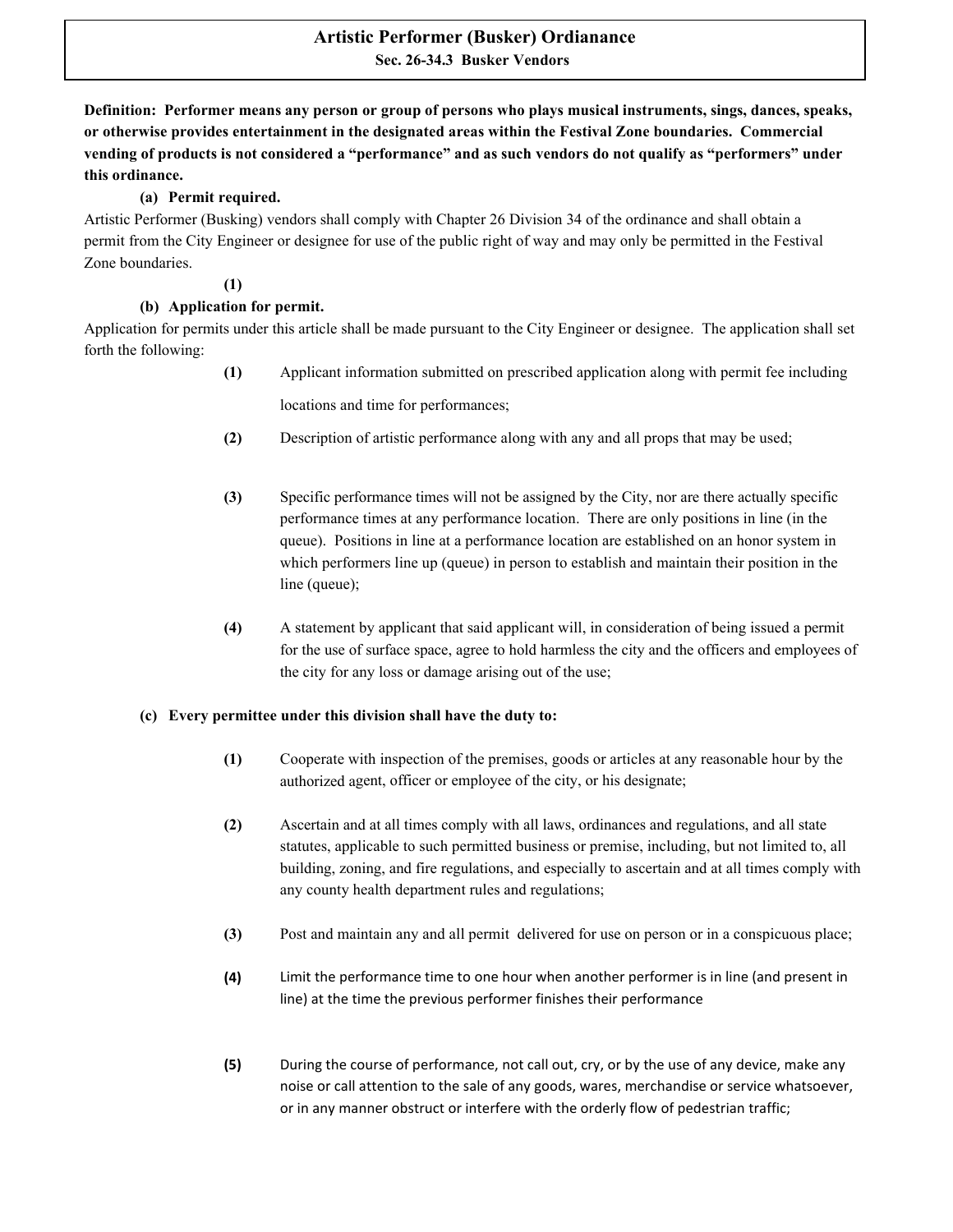- **(6)** Maintain the area within and in proximity to any cart, structure or location in a neat, clean and hazard-free condition; and
- **(7)** No structure, cart, or equipment shall be permitted to remain after performance is complete or in the overnight.

#### **(d) Performance Times**

Artistic performers (buskers) may perform in the designated areas within the Festival Zone Area only between the hours of 9:00 a.m. and 10:00 p.m.; A performer may be required to end a performance sooner, however, if in the estimation of the City Engineer or his/her designee, the police or fire departments, a continuing performance violates the ordinance or constitutes a hazard to public safety due to crowding, non-compliance of the Fire Code or blocking of access to merchant stalls or store fronts or pedestrian access to the right of way.

#### **(e) Performance Locations**

Artistic Performers (buskers) may perform only at permitted locations on City owned right-of-way as specified in this section.

- **(1)** All performance locations will be marked by a colored stencil with a number inside, unless otherwise noted.
- **(2)** Locations with a (color?) stencil are designated quiet performance locations.
- **(3)** Quiet performer locations are areas where low level of vocals and instrumentation, no percussion instruments or sounds (including clapping) and non-instrumental, non-vocal performances are performed.

#### **(f) Indemnification**

All holders of a festival zone vendor permit shall indemnify and hold harmless the city from and against any and all losses, costs, damages or expenses to persons or property including property of the city, arising out of or claimed to have arisen out of such use. Furthermore, all users shall defend, at no cost to the city, any such claims or suits, provided that the city may, at its sole option, join in the defense of such claim or suit without relieving the user from any of its promises or obligations under this section.

#### **(g) Denial of Permit**

Any permit may be denied if the city engineer or designee determines the applicant does not meet the conditions of this ordinance.

#### **(h) Termination of Permit**

Any permit may be revoked or terminated by the finance director for violation of this chapter, or for violation or breach of permit conditions.

#### **(i) Permit Periods**

Artistic Performance (busker) permits shall be valid for a period of one year, from May 1 to April 31 of the following year.